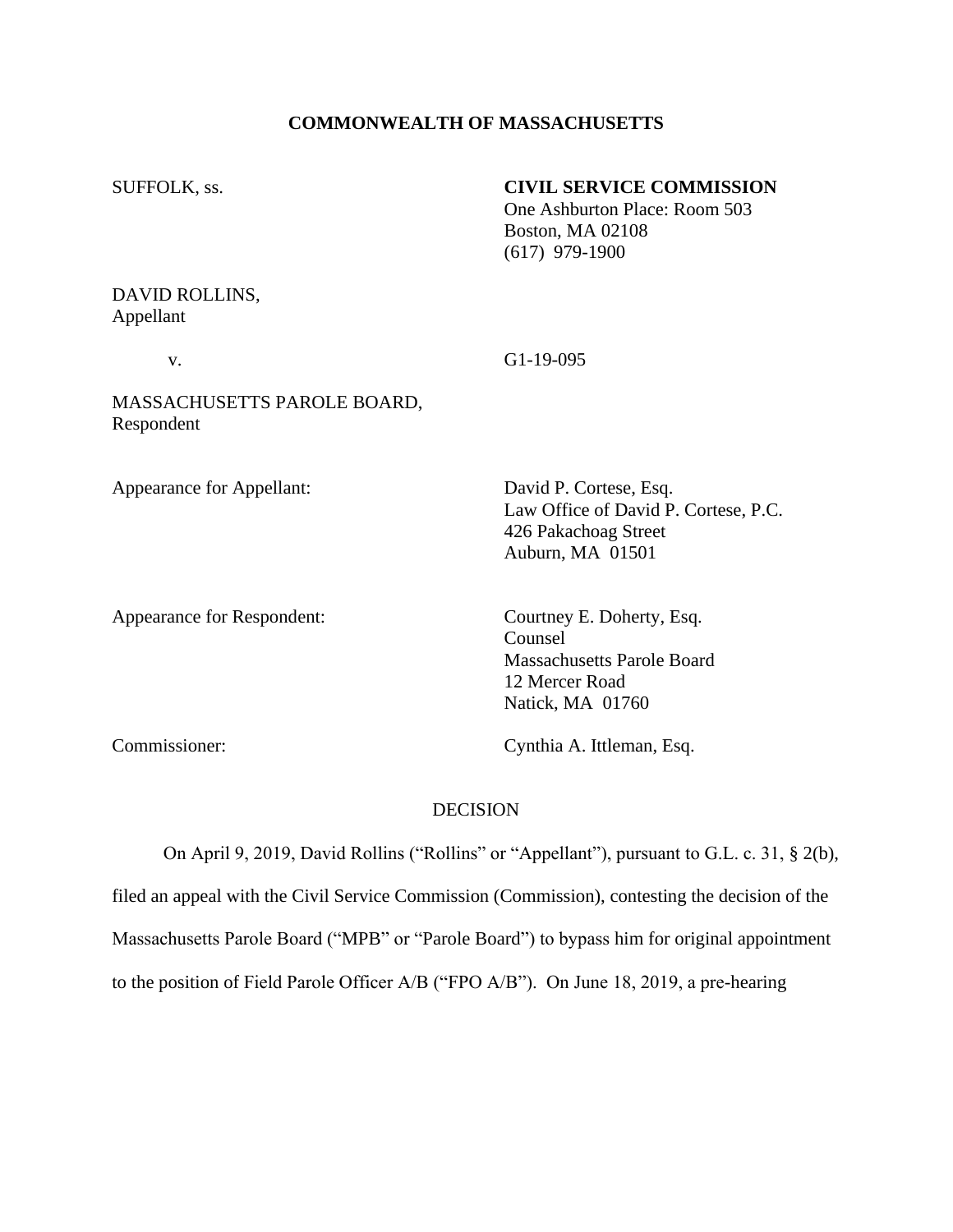conference was held at the offices of the Commission, which was followed by a full hearing at the same location on August 16,  $2019<sup>1</sup>$ 

The hearing was digitally recorded.<sup>2</sup> The parties submitted post-hearing briefs on September 20, 2019. For reasons explained below, I conclude that the City's bypass decision should be upheld.

## **FINDINGS OF FACT:**

 Sixteen (16) exhibits were entered into evidence by the Respondent and one (1) exhibit was marked for identification at the hearing. Pursuant to my request, the Respondent provided additional documents after the close of the hearing, including a Quincy District Court docket sheet, a Weymouth Police Department Statement of Facts in support of its Application for a Criminal Complaint against Ms. A, and a Nolle Prosequi filed by the Norfolk County District Attorney's Office dated June 20, 2017. (PH Ex. 1). Also pursuant to my request, the Appellant provided a copy of a Massachusetts Appeals Court case regarding random queries of police into RMV information. Based upon the documents entered into evidence and the testimony of: *For the Appointing Authority:*

▪ Kevin Keefe, Chief of Field Services

*For the Appellant:*

David Rollins, Appellant

<sup>1</sup> The Standard Adjudicatory Rules of Practice and Procedure, 801 CMR §§1.00, *et seq*., apply to adjudications before the Commission with Chapter 31 or any Commission rules taking precedence. <sup>2</sup> If there is a judicial appeal of this decision, the plaintiff in the judicial appeal would be obligated to supply the court with a transcript of this hearing to the extent that he/she wishes to challenge the decision as unsupported by substantial evidence, arbitrary or capricious, or an abuse of discretion. In such cases, this CD should be used by the plaintiff in the judicial appeal to transcribe the recording into a written transcript.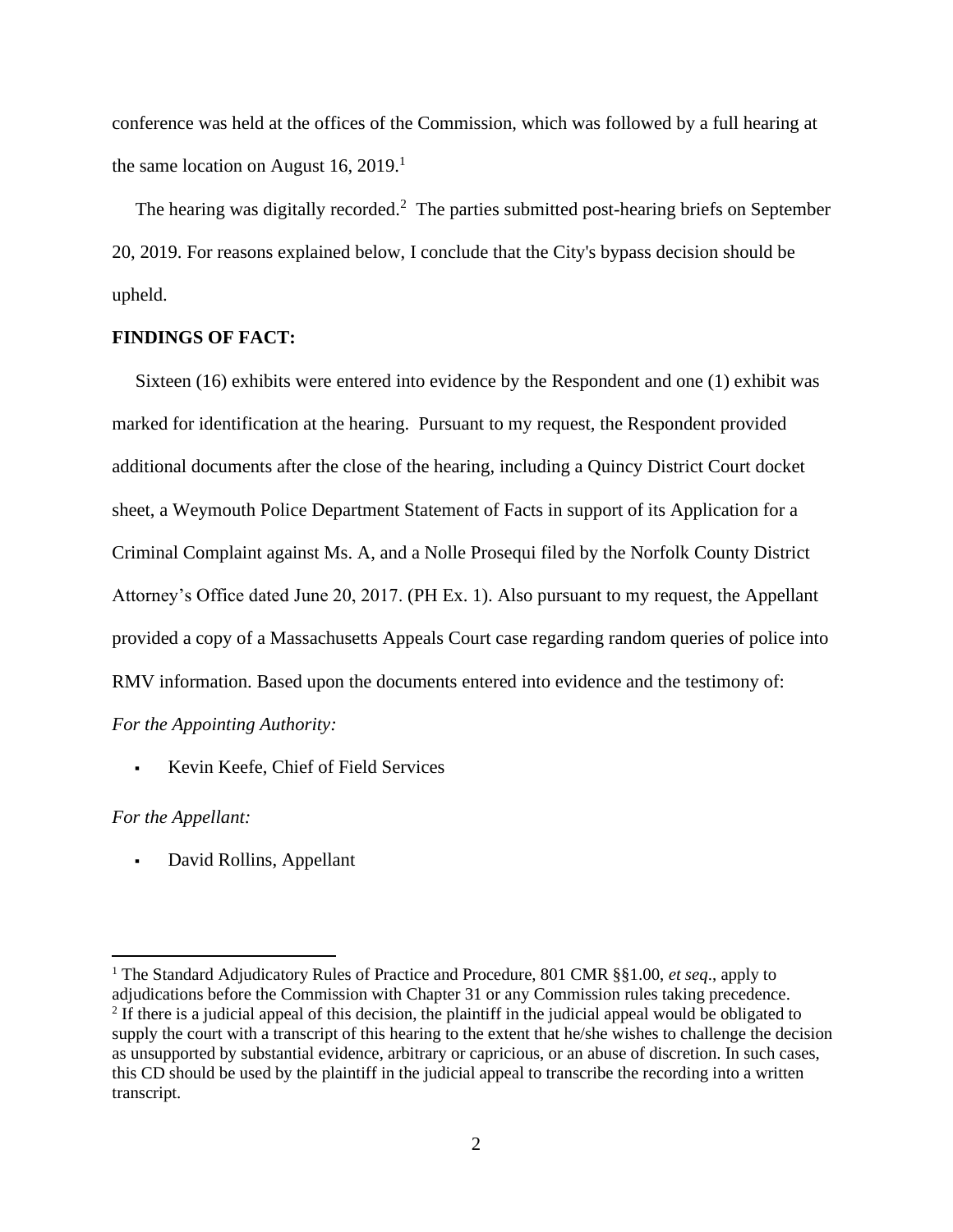and taking administrative notice of all matters filed in the case and pertinent statutes, regulations, policies, and reasonable inferences from the credible evidence, I make the following findings of fact:

- 1. The Appellant has a bachelor's degree in criminal justice. He served in the United States Marine Corps for four years and seven years in the United States Marine Corps Reserves. His military service includes one year in Iraq. He was honorably discharged in 2010. (Appellant Testimony)
- 2. The Appellant has been employed with the Massachusetts Department of Correction (DOC) as a Correction Officer I (CO I). He served as a police officer for the Town of Weymouth's Police Department (WPD) from June 2011 to July 2017. After resigning from the WPD, he worked with the Department of Homeland Security and as a mail carrier for the United States Post Office. (Ex. 5; Appellant Testimony).

## *Employment with WPD*

- 3. The Appellant received letters of commendation while working for the WPD, one for a response during an arrest of an armed felon and the other for his response to an armed robbery investigation. (Ex. 7).
- 4. Two incidents relevant to this appeal occurred while the Appellant was a police officer at the WPD, both involving his aunt's friend, Ms. A. While on duty near a business that had been recently broken into, the Appellant reviewed license plates on his mobile data laptop. He reviewed as many as fifty plates during this overnight shift. One of the license plates he "ran" belonged to Ms. A. He did not know Ms. A lived in the area and did not know what her car looked like. (Appellant Testimony).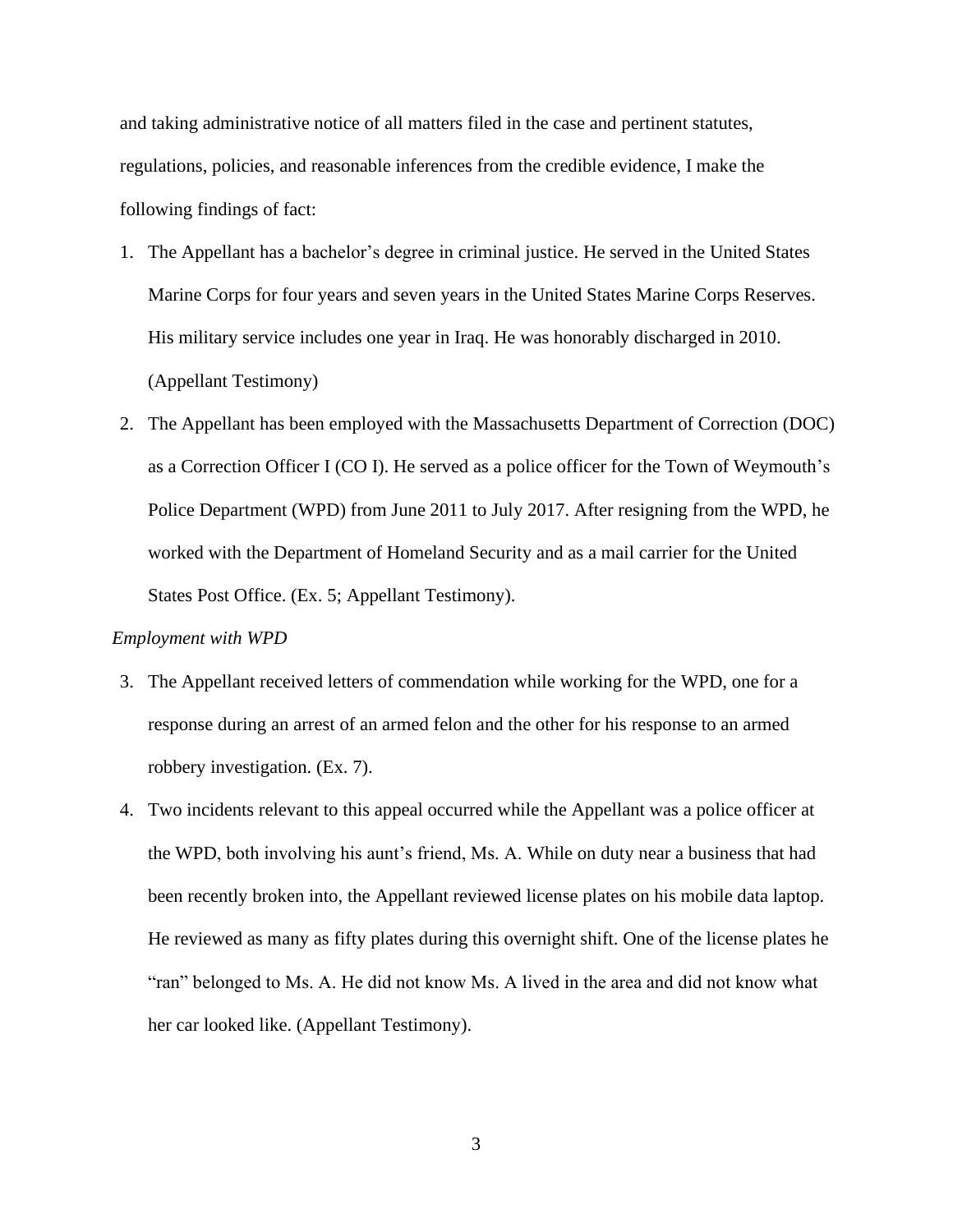5. The Appellant and Ms. A, while not "Facebook Friends," had communicated through

Facebook messaging in 2010. (Ex. 9A; Appellant Testimony).

6. On November 21-22, 2014, the Appellant used Facebook to message Ms. A as follows:

Appellant: "I think I passed you on Water Street the other night. I work for Weymouth Police.

Ms. A: Oh, how did you know it was me?

Appellant: I happened to run your plate for some odd reason lol. I usually run everyone's plates. I was scoping out [a business] that's across the street from your apartment complex. I've been catching suspicious people walking in the back of that business at night. Nothing to worry about though.

Ms. A: Oh geez what night was it?...

Appellant: A couple of nights ago. I'm like a ninja lol! I creep in and out of buildings with my lights off. You won't see me [emoticon]. I thought I would say hi. I'm []'s nephew btw.

Ms. A.: Oh you're a sneaky cop! Lol. Yes I remember that you are her nephew.

The Appellant: I'm also currently single- [emoticon] just sayin. Lol.

November 22, 2014 Appellant: Would you like to get dinner sometime?

Ms. A. Oh thank you for the offer. I'm kinda seeing someone right now.

Appellant: OK, no problem. Have a nice weekend!" (Exs. 9 and 9-A).

7. The second incident relevant to this appeal occurred approximately two years later in March

2016. The Appellant noted someone driving erratically while driving to work and notified

the WPD. (Appellant Testimony; Ex. 15). The operator of that vehicle was Ms. A, which

the Appellant learned after two other officers arrested her and brought her into the station

where the Appellant saw her. (Appellant Testimony; PH Ex. 1).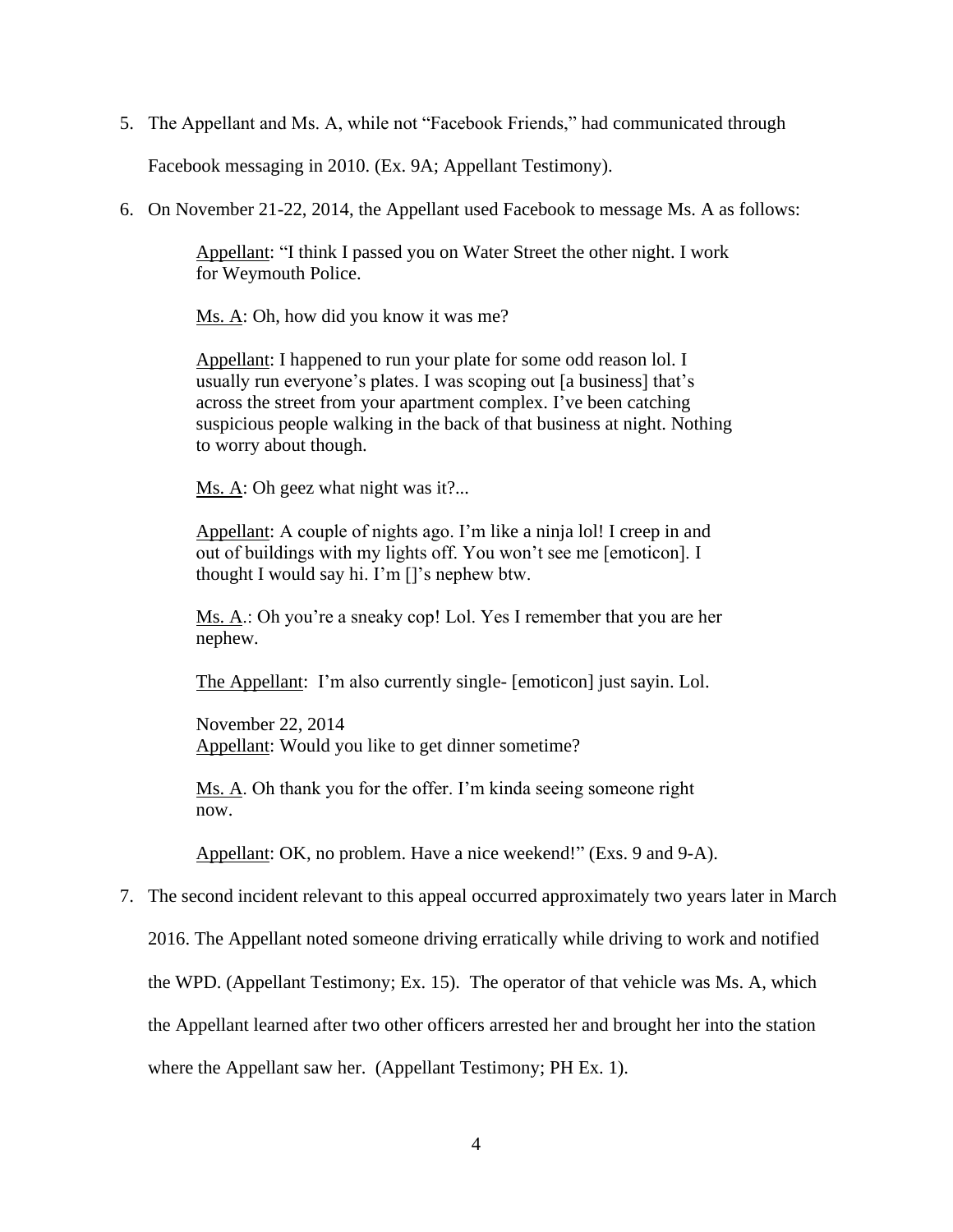- 8. After this incident, in February and March 2016, the Appellant contacted his aunt through Facebook to tell her about Ms. A's incident. In this communication, he told her he was looking out for public safety when he had reported the erratic driving and asked how Ms. A was doing. (Appellant Testimony; Exs. 9 and 9A). The Appellant explained to his aunt that he could not discuss the specifics of Ms. A's case. (Appellant Testimony; Exs. 9 and 9A).
- 9. On May 31, 2016, Ms. A asked the Appellant's aunt if the Appellant would "convince judges" to reduce the charges against her. The Appellant's aunt conveyed Ms. A's request to the Appellant, who told her he could not discuss the case with her. (Ex. 10; Appellant Testimony).
- 10. In February 2017, approximately one year after Ms. A was charged, the Appellant learned he was subpoenaed to be a witness in Ms. A's criminal case. He spoke with the ADA who was handling Ms. A.'s case to tell him there might be a conflict of interest, based on his friendship with Ms. A, if he were to testify in Ms. A's criminal case. The Appellant understood that the Assistant District Attorney had the responsibility to subpoena witnesses but believed his testimony might not be necessary, based on his knowledge of the law of operating under the influence. (Appellant Testimony).
- 11. In the morning of March 29, 2017, the Appellant messaged Ms. A.:

Appellant: "Good morning. I honestly didn't know you were driving on the road I was in my personal vehicle and was looking out for public safety. I asked the ADA if it would be possible for me not to testify against you since we know each other (possibly friends) and because your [sic] good friends with my aunt… I'm sorry things turned out the way they did. Please don't mention this to anyone." (Exs. 9 and 9A).

Later that evening, after Ms. A had returned his message to thank him, the Appellant responded: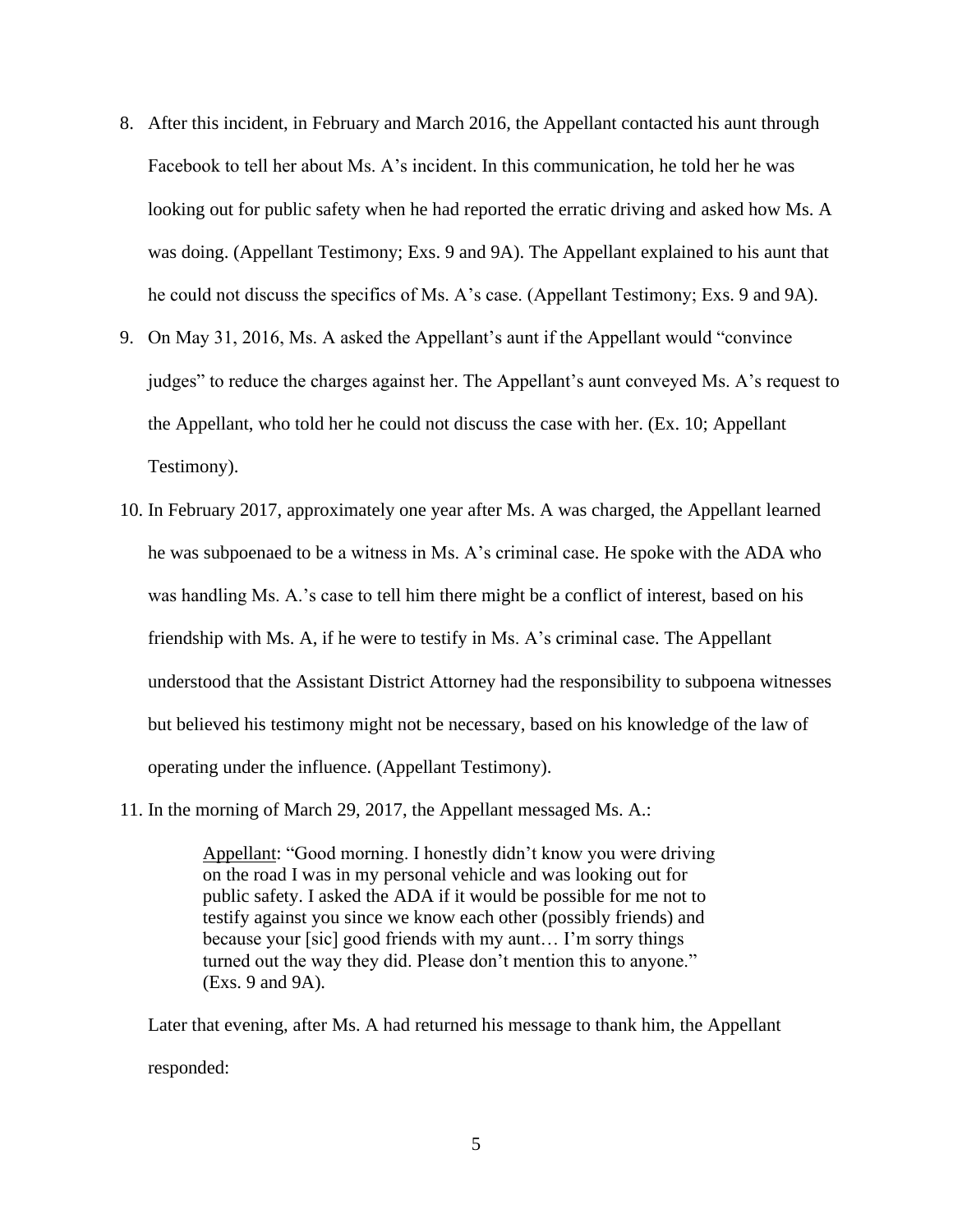Appellant: "Well, I'm here for you as a friend. Like I said, I will push the ADA to stop me from testifying hun (sic). Here's my cell if you need anything. I love my aunt [] and I would do anything to help her or her friends out. You're a good person and I'm not talking to you as a cop." (Exs. 9 and 9A).

- 12. The Appellant was in court for Ms. A's case on the day he was subpoenaed. (Appellant Testimony).
- 13. Approximately two months later, after having no conversation with Ms. A, the Appellant messaged Ms. A on May 15, 2017, telling her, "I just saw you pop up on my match.com matches. This online dating is frustrating lol. Anyway I hope you are doing OK." (Ex. 9, 9A). Ms. A responded that she had not expected the Appellant to be in court, and the Appellant explained that he needed to be in court because he was subpoenaed although "he would prefer not to". He told Ms. A that he empathized with her situation and felt bad, telling her, "The situation does not define who you are. You're still a beautiful person inside and out." (Exs. 8, 9 and 9A; Appellant Testimony).
- 14. The Appellant sent a "Friend" request to Ms. A around this time. Ms. A responded that she would accept his request after the trial was over and the Appellant responded that he agreed, then stated, "Maybe I can take you out for coffee when this is all over." (Ex. 9A).
- 15. The Appellant knew at the time of writing these messages that communicating with a defendant in a criminal trial was not a good idea. Although his communication with Ms. A was intended to be "cordial," he later realized later that Ms. A could have understood the request to go out for coffee to be a request for a date. (Appellant Testimony).
- 16. A short time before Ms. A's trial in June 2017, Ms. A's attorney contacted the District Attorney's office about the Facebook messages between the Appellant and Ms. A. The D.A.'s office reviewed the messages between the Appellant and Ms. A, discussed them with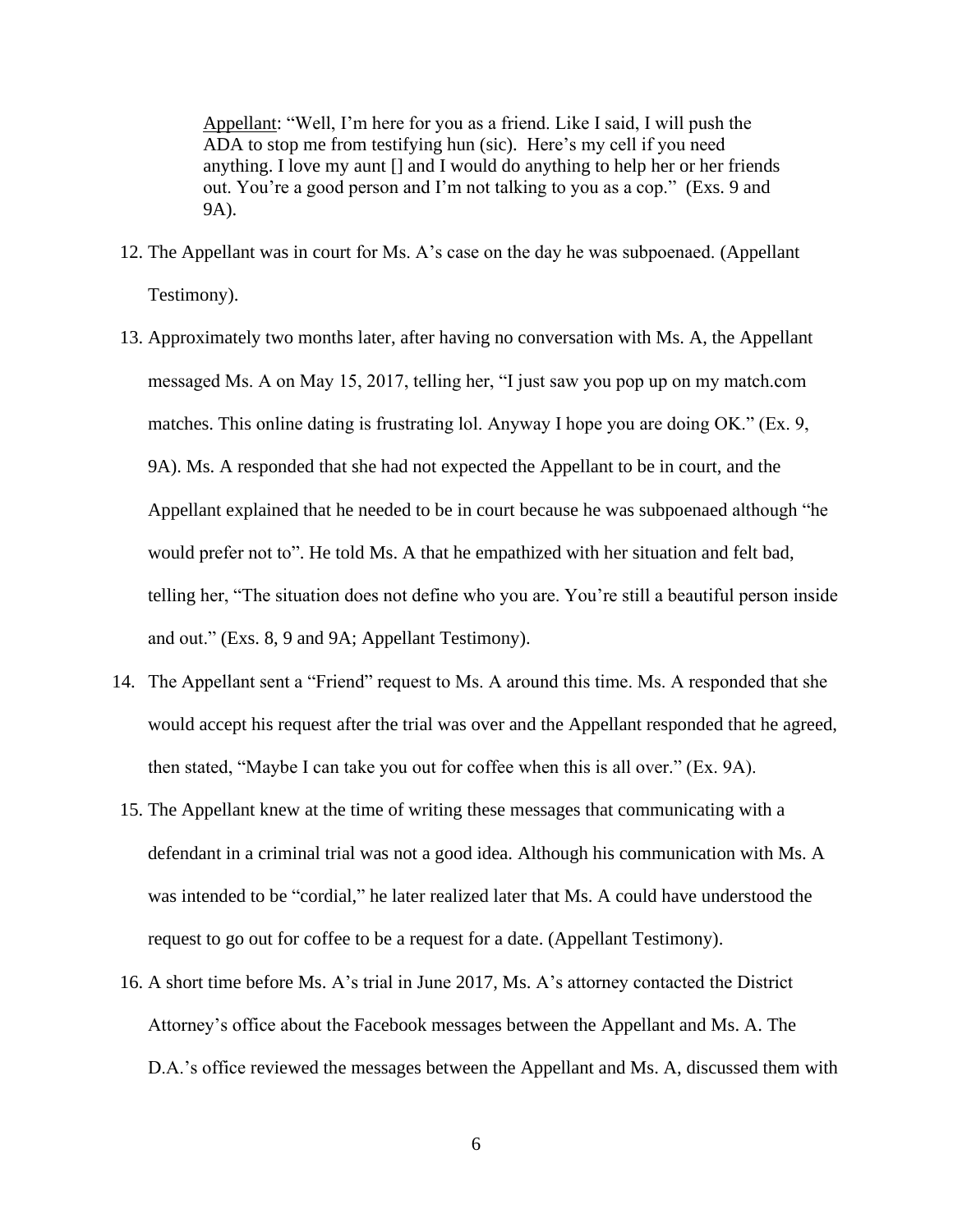members of the WPD and determined that the messages left the impression that the Appellant was "attempting to ingratiate himself with Ms. A and manipulate the trial outcome." (Ex. 11).

- 17. The Norfolk County District Attorney's Office sent WPD a notification on July 10, 2017 stating that that it "would not be utilizing Officer David Rollins as a witness in any further proceedings requiring his testimony."<sup>3</sup> (Ex. 11) (emphasis added). This decision was made based on the Appellant's actions in Ms. A's case. The July 10, 2017 notification further state that, " … as a direct result of Rollins' conduct, the case [against Ms. A] was dismissed." (Id.)(emphasis added).
- 18. On the night of July 13, 2017, the Appellant arrived for his overnight shift, where he was met by multiple superior officers and investigators who told the Appellant that he had been placed on paid administrative leave. (Appellant Testimony). On July 14, 2017, the WPD wrote a memo to the Appellant stating that the Department had initiated an investigation into allegations against him and that he was being placed on paid administrative leave. (Ex.  $14$ ).<sup>4</sup>
- 19. Later on July 14, 2017, officers from the Weymouth Patrolman's Union visited the Appellant at his home to urge him to resign. The Appellant learned that the District Attorney's Office had written a letter regarding his communications with Ms. A during the pendency of her criminal trial. Union officers also told the Appellant that it would be best to resign because he could be criminally charged based on his use of criminal records and his alleged attempts to influence a criminal case. (Appellant Testimony). The Appellant signed

<sup>&</sup>lt;sup>3</sup> The Appellant had not seen this letter at the time of his resignation. (Appellant Testimony).

<sup>&</sup>lt;sup>4</sup> It is uncertain when the Appellant received the paid administrative leave memo.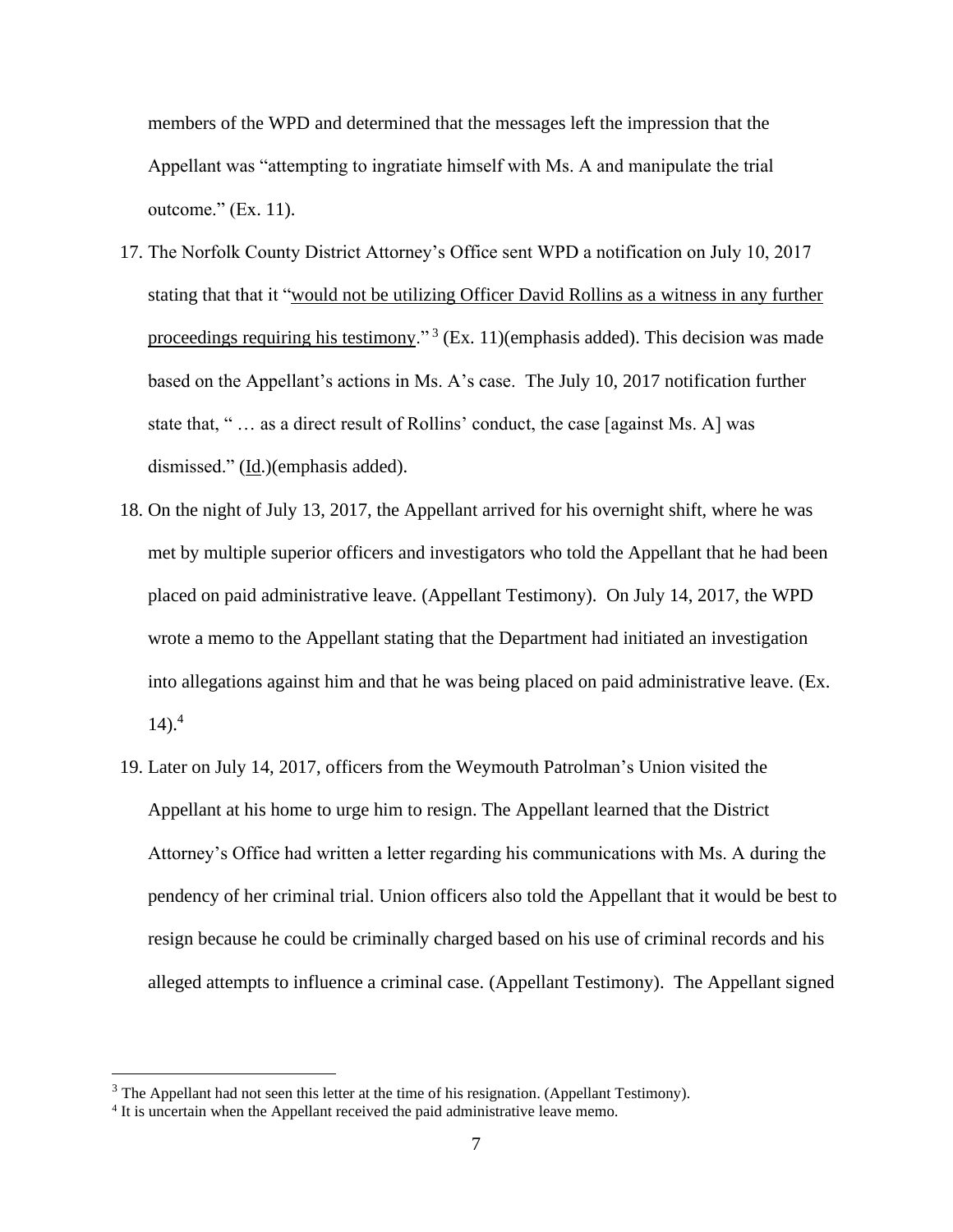a letter of resignation, which the union officers had prepared for him, that same day.  $(Id.;$ Ex. 13).

- 20. The Appellant did not speak to an attorney or contest the WPD's investigation or the actions of the Weymouth Patrolman's Union at the time he resigned because he wanted a "fresh start." (Appellant Testimony).
- 21. The WPD had conducted an internal investigation of the Appellant's actions. The investigation included interviews with multiple staff, Ms. A and a review of the documentation. The Internal Investigation Report stated that the Appellant's actions regarding Ms. A violated the following:
	- WPD Policies and Procedures Section 26-3 Code of Conduct, sections of which include G.L. 268A, §§2-3 and G.L. 268 §13B (witness intimidation, public corruption);
	- WPD Court Policy and Procedures Section 41-9 (officers shall cooperate with prosecutors to ensure impartial prosecution of all offenders; officers shall testify truthfully);
	- WPD Rules and Regulations Section G (running license information and contacting defendant); and
	- Telecommunications/Computer Systems 11.42 (running license information and contacting defendant). (Ex. 14).
- 22. The WPD report stated that even if the Appellant's "query of [Ms. A's] registration through the RMV was initially random and lawful, as soon as he looked her up on Facebook, sent her messages, identified himself as a police officer, and asked her out on a date, the initial query became improper and unlawful… This investigator finds that there is clear and convincing evidence to prove that Officer Rollins, an experienced 3 year police veteran at the time, knew or should have known that his actions ... violated his professional responsibilities." (Ex. 14).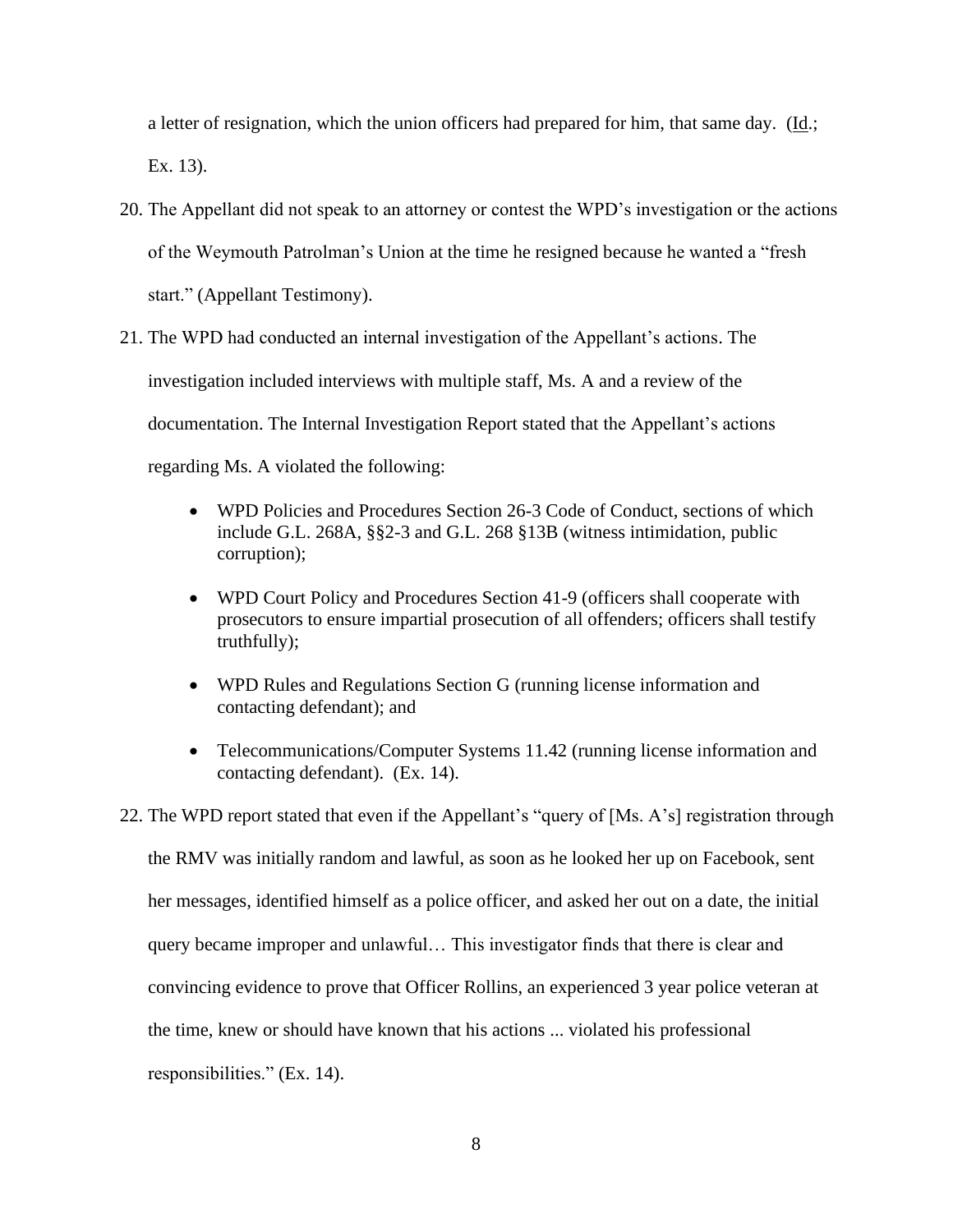23. Prior to resigning, the Appellant did not see the WPD investigation report explaining the reason he was asked to resign. (Appellant Testimony). There is no indication that the WPD interviewed the Appellant in connection with its investigation of the Appellant's conduct in connection with the criminal charges against Ms. A. (Keefe Testimony).

#### *Application to the Parole Board*

- 24. On June 30, 2018, the Appellant took the Civil Service Examination for FPO A/B. (Stipulated Facts).
- 25. In the fall of 2018, the Parole Board requisitioned 21 FPO positions. (Keefe Testimony). The Appellant was ranked Number 12 on Certification 05894 dated November 1, 2018. (Ex. 3).
- 26. The duties of a FPO include conducting home and work pre-parole investigations; having face-to-face contact with parolees; monitoring parolees' behavior and conduct in the community; providing for public safety through services to parolees; obtaining evidence and preparing parole violators; facilitating the reintegration of parolees into a non-institutional environment through counseling, guidance, cooperation with Re-Entry Officers, and referrals to community services; conducting drug and alcohol testing of parolees, enforcing curfews, and conducting assessments of parolees. It is vital for the parole officers to maintain professionalism with parolees. (Ex. 1; Keefe Testimony).
- 27. The Parole Board's hiring process includes an initial three-person panel interview and background investigation, which includes a home visit, reference checks, verification of employment, and questions to the applicant if issues arise. The Chief and Deputy Chief of Field Services review the investigations and determine which applicants will receive second interviews. (Keefe Testimony).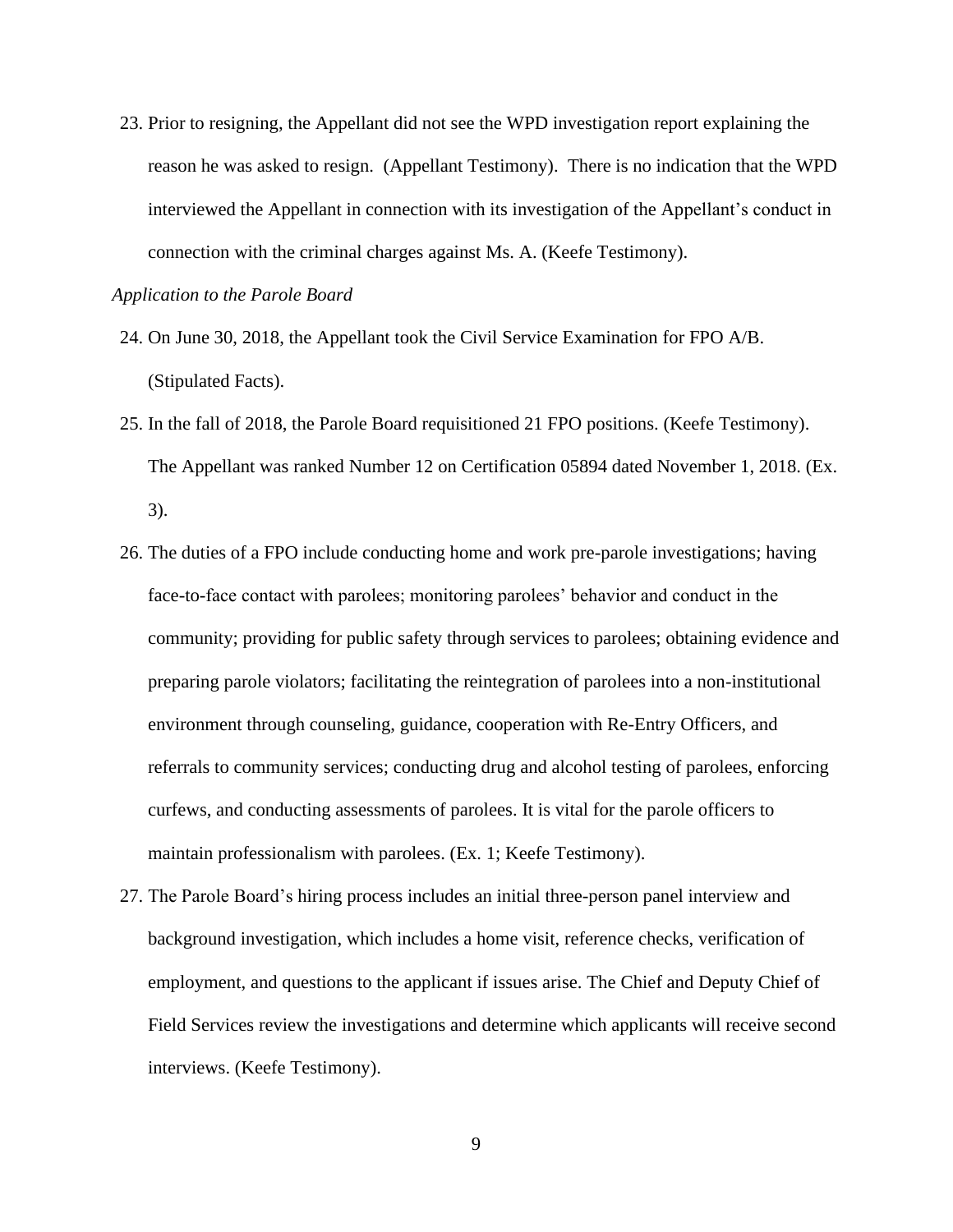- 28. The Assistant Parole Supervisor, and two field parole officers (the panel) interviewed the Appellant on December 6, 2018. The panel rated the Appellant's answers to questions on a 1-4 scale, with 1 being below average and 4 being excellent. They scored the Appellant 3's and 4's on education, awards, achievements, volunteerism, problem solving, and in all areas of skills and attributes such as communication skills and demeanor and attitude. The notes from the interviews reflect the Appellant's awards and achievements in the military, his ability to deescalate a potential conflict or violent situation, and significant career accomplishments such as stopping an armed robbery while a police officer in Weymouth. The panel gave the Appellant low marks (1's) on current/most recent employment work experience and current/most recent work accomplishments. (Ex. 4).
- 29. On January 15, 2019, the MPD conducted a home visit with the Appellant. During the home visit, the Appellant provided two letters of reference and his personnel file from WPD, which included the Notice of Administrative Leave and resignation letter. The Appellant explained at that visit that he had been a witness to a crime and that his aunt had asked him to drop or reduce the charges for the defendant. (Ex. 5)
- 30. After the Appellant signed a waiver for the WPD, the Parole Board's background investigator spoke to the WPD about the Appellant's resignation. (Ex. 5; Appellant Testimony). The Parole Board's background investigation report states,

An investigation was initiated after a female defendant who had been arrested by Weymouth Police for driving under the Influence. The Defendant stated that [the Appellant] had contacted her online and suggested he would not testify against her if she entered a dating relationship with her. When the Norfolk County District Attorney's Office found out these allegations an investigation was opened. The Norfolk County District Attorney's Office had to dismiss the charges against the female defendant. Norfolk County District Attorney's Office also considered filing criminal charges against subject. At this time Norfolk County District Attorney's Office notified Weymouth Police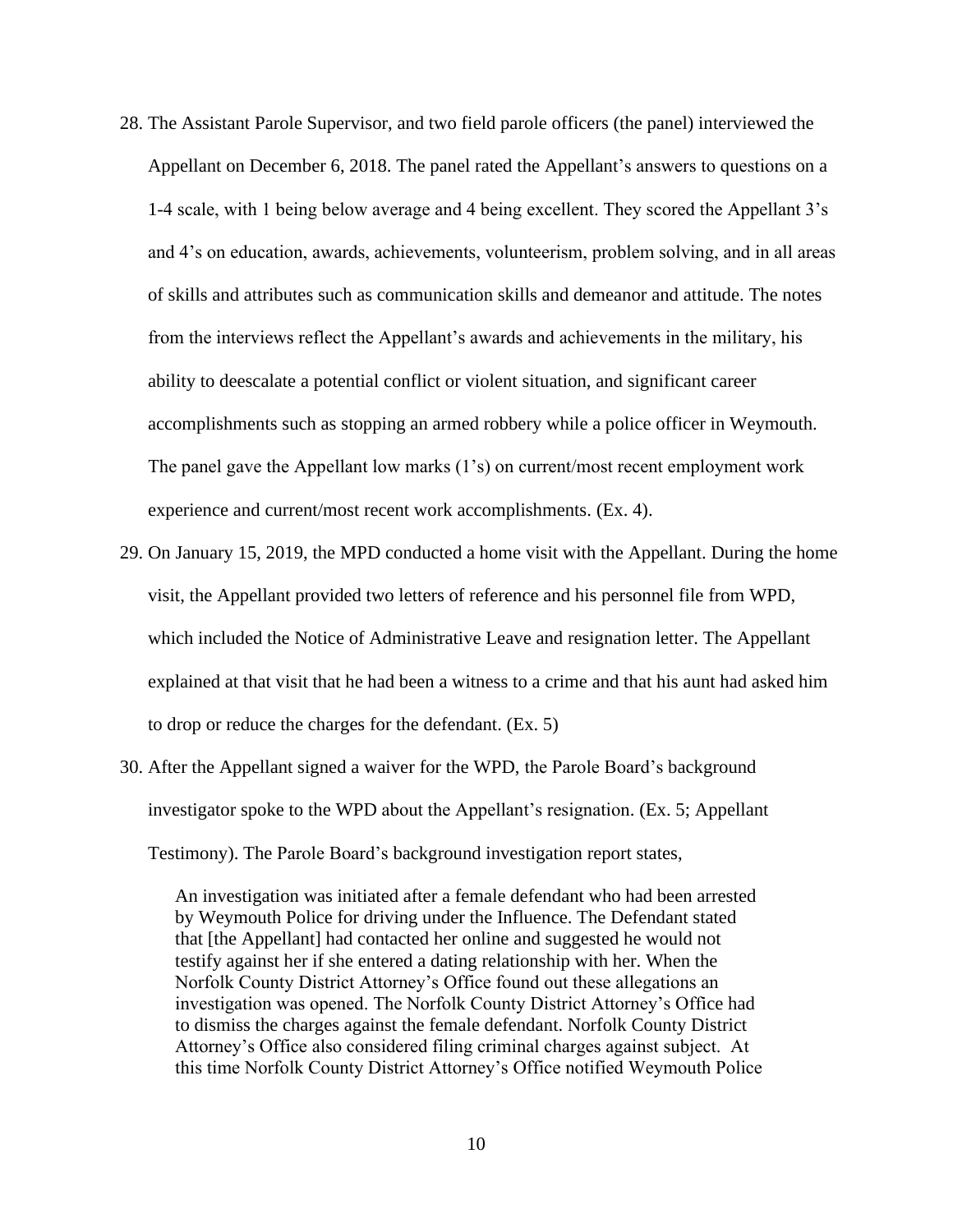that [the Appellant] would no longer be a suitable witness in any criminal cases. (Ex. 5) (emphasis added).<sup>5</sup>

- 31. The background investigation included the fact that the Appellant has no criminal history, earned a bachelor's degree in criminal justice, and that the Appellant's references characterized the Appellant "a stand-up guy" and "one of the best guys he ever had." (Ex. 5).
- 32. The Appellant's second interview occurred on February 6, 2019 and was conducted by Mr. Keefe and the then-parole supervisor. The Appellant told the interviewers that he was put on administrative leave at the WPD and that the union told him to resign that day. The Appellant offered to provide the Facebook messages for Mr. Keefe to review. (Ex. 6; Keefe Testimony).
- 33. The Appellant provided Mr. Keefe with some of his Facebook messages between Ms. A and himself via email. (Ex. 8, 9 and 10; Appellant Testimony; Keefe Testimony). He also sent his Facebook messages to his aunt about Ms. A. The Appellant explained in his email that he had reached out to Ms. A in 2016 only after Ms. A had contacted his aunt, and that he would have fought this incident had he spoken to a lawyer or known about an appeal process. A letter of support written by his aunt was attached to the email. (Ex. 8).
- 34. When Mr. Keefe reviewed the Facebook messages between the Appellant and Ms. A, he found them to be concerning because the Appellant was clearly a witness in a criminal case; the Appellant's communication with the criminal defendant was improper; the Appellant had initiated that communication; that, as a police officer, the Appellant had the obligation to testify but tried not to; and that the Appellant called Ms. A. "beautiful" and "hun,"

<sup>&</sup>lt;sup>5</sup> The underlined text of the Parole Board's background investigation report quoted here is similar to the wording in the D.A.'s July 10, 2017 letter to the WPD (Ex. 11), noted in Fact 17 *supra*.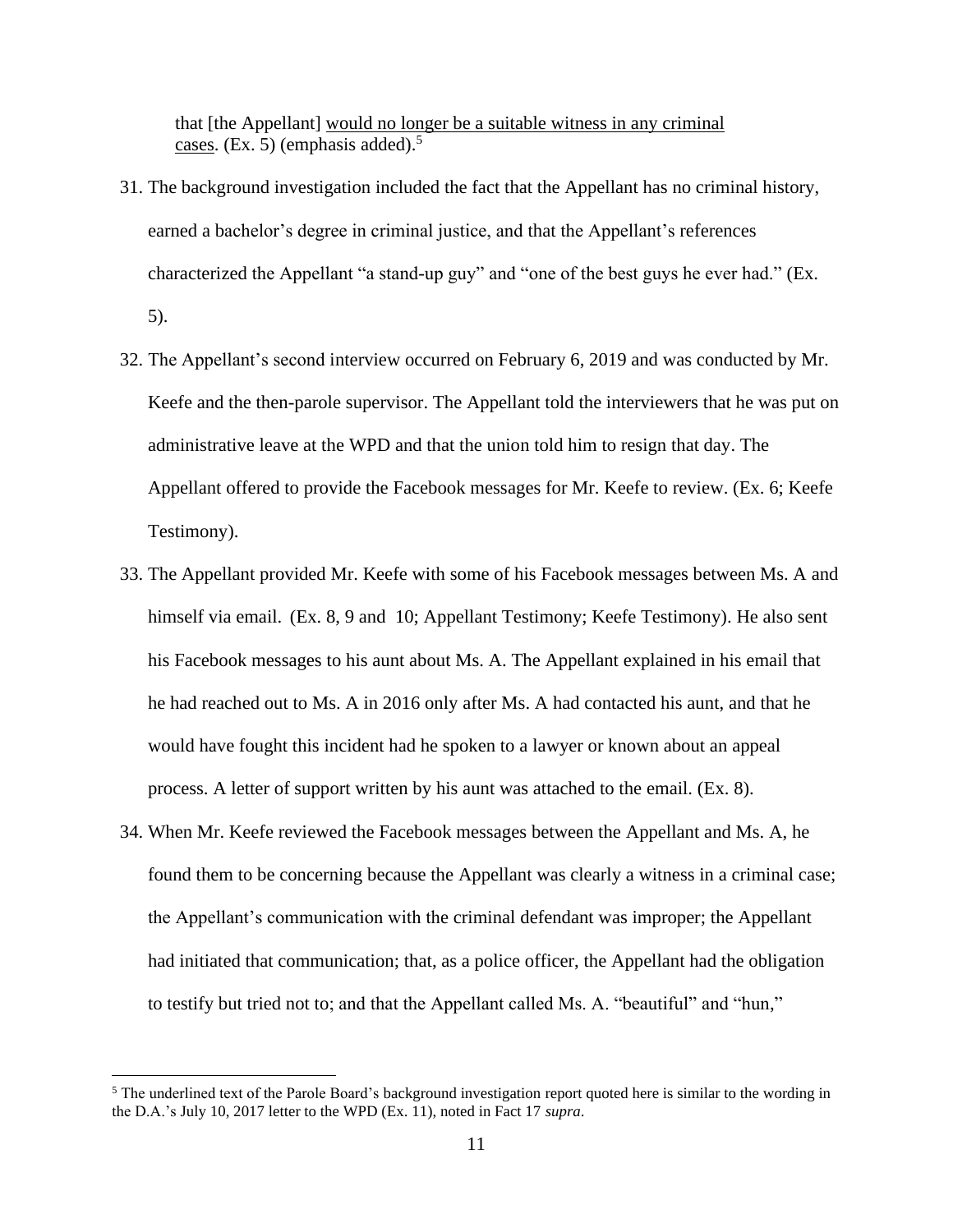assuming an appearance of familiarity that Mr. Keefe believed to be inappropriate. Mr. Keefe questioned the Appellant's ability to maintain his obligations as a parole officer since parole officers frequently do come across people they know and must maintain their professional obligations. Parole officers must occasionally testify in court and Mr. Keefe was also concerned that the Appellant would not be able to fulfill that part of the job duties. Mr. Keefe believed that the messages showed the Appellant lacked good judgment and that the communications were a "significant red flag" compared to the other candidates. He made this conclusion after reading the messages prior to receiving the investigative report from the WPD in late February 2019. (Keefe Testimony).

35. The Parole Board bypassed the Appellant for a position as FPO based on his negative work history. (Keefe Testimony). The notification of bypass informed the Appellant that fifteen applicants bypassed the Appellant and stated that the Appellant, although he had several positive attributes such as military awards and police commendations, was not selected because of the circumstances related to his resignation from the WPD stating:

"Prior to being placed on Administrative Leave, the Norfolk County District Attorney's Office notified the Weymouth Police Department that the candidate would no longer be suitable to testify in criminal matters, due to his involvement with a defendant who had been charged with Operating Under the Influence of Liquor. The candidate, while en route to his shift at the Police Department in February 2016, had witnessed the defendant driving erratically and called it in to the station, resulting in an arrest. After the arrest, the candidate discovered that the defendant was a friend of his Aunt. He provided the Chief of Field Services with copies of text messages with his aunt, as well as Facebook messages with the defendant, in support of his assertion of no wrongdoing on his part. However, the Facebook messages include inappropriate communications in which he discusses efforts to convince the Assistant District Attorney that he is not required to testify, as they are "friends." He also refers to the defendant as "a beautiful person, inside and out" and mentions seeing her profile on Match.com The District Attorney's Officer ultimately dismissed charges against the defendant. The Weymouth Police Department provided a copy of its investigation into the matter, which included findings that the candidate had originally run the defendant's motor vehicle license plate in 2014 and reached out to her to see if she would d be interested in dating.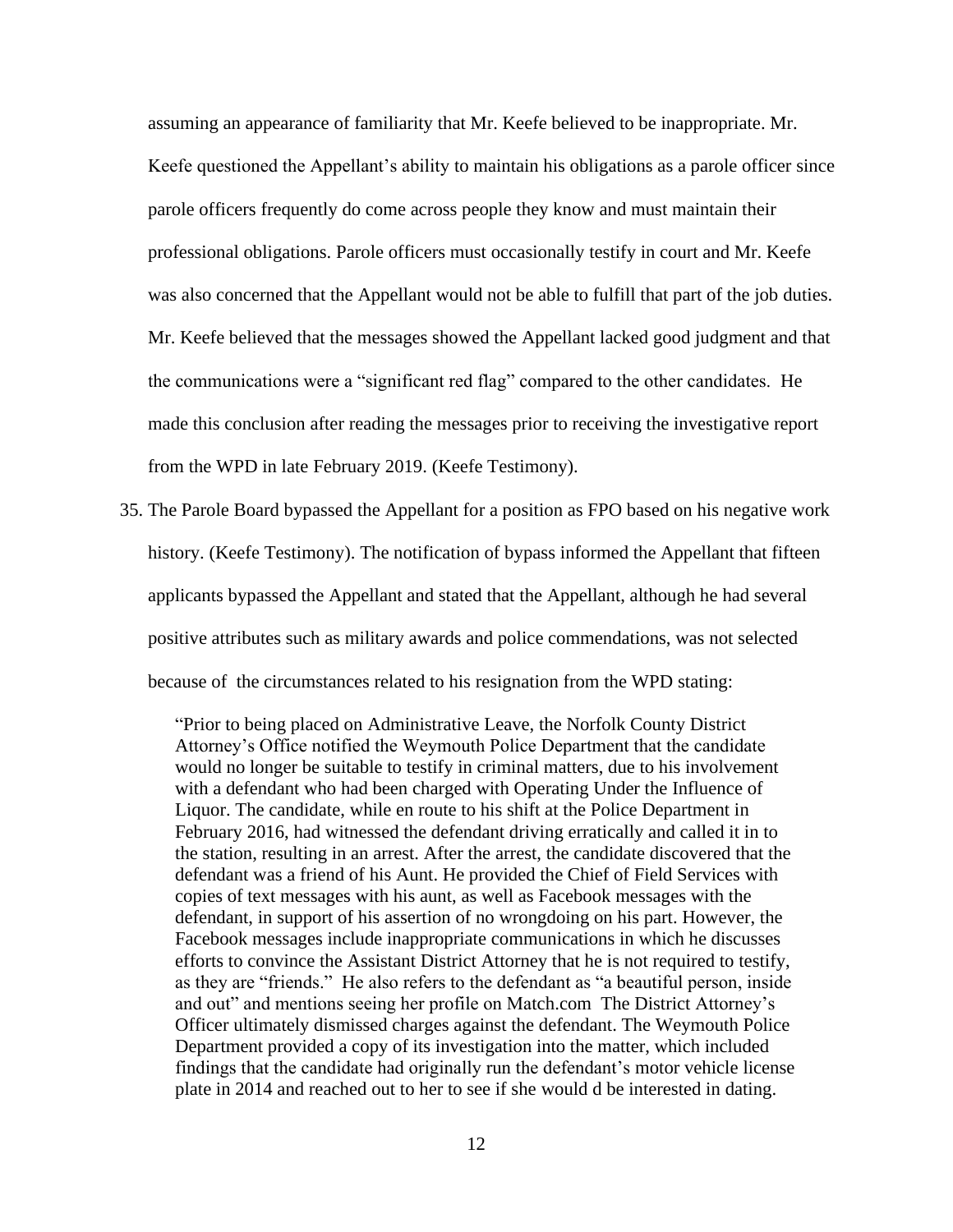The Weymouth Police Department found that the candidate's use of CJIS data was a violation of departmental rules and DCJIS regulations. Parole Officers must display a high level of trustworthiness, discretion and responsibility in the performance of their duties. As a police officer, this candidate failed to meet the requisite qualities required for the position." (Ex. 15).

## 36. The candidates who ranked lower than the Appellant on Certification 05894 (Applicants A-

O) had no prior negative work history. No candidate had an outstanding issue on his or her

background investigation report.<sup>6</sup> (Ex. 16, A-O).

## *Legal Standard*

A person may appeal a bypass decision under G.L. c. 31, § 2(b) for de novo review by the Commission. The Commission's role is to determine whether the appointing authority has shown, by a preponderance of the evidence, "reasonable justification" for the bypass after an "impartial and reasonably thorough review" of the relevant background and qualifications bearing on the candidate's present fitness to perform the duties of the position. Boston Police Dep't v. Civil Service Comm'n, 483 Mass. 461, 474-78 (2019); Police Dep't of Boston v. Kavaleski, 463 Mass. 680, 688-89 (2012); [Beverly v. Civil Service Comm'n, 78 Mass.App.Ct.](http://web2.westlaw.com/find/default.wl?mt=Massachusetts&db=578&rs=WLW15.04&tc=-1&rp=%2ffind%2fdefault.wl&findtype=Y&ordoc=2029136022&serialnum=2023501172&vr=2.0&fn=_top&sv=Split&tf=-1&pbc=70F732C1&utid=1)  [182, 187 \(2010\);](http://web2.westlaw.com/find/default.wl?mt=Massachusetts&db=578&rs=WLW15.04&tc=-1&rp=%2ffind%2fdefault.wl&findtype=Y&ordoc=2029136022&serialnum=2023501172&vr=2.0&fn=_top&sv=Split&tf=-1&pbc=70F732C1&utid=1) Leominster v. Stratton, 58 Mass.App.Ct. 726, 727-28 (2003). "Reasonable

<sup>6</sup> For purposes of this summary, candidates who bypassed the Appellant are named according to their civil service rank. Candidate 13, a veteran, held a Bachelor's degree, had continuous law enforcement experience, and no negative work history. Candidate 16, a veteran, held a Bachelor's degree, worked as a correctional officer, and had no negative work history. Candidate 20, a social worker, was a veteran, held a Master's degree and had no negative work history. Candidate 21, a veteran, had eighteen years of continuous service in the criminal justice system with no negative work history. Candidate 23, a veteran, had a combination of law enforcement experience, education, and special skills and had no negative work history. Candidate 26 held a Master's degree and had a record of "outstanding" work performance, with no negative employment history. Of the four candidates who ranked 30, one had recent and relevant experience, with no negative work history; one had advanced education and licensing, with recent relevant experience, with no negative work history; one had a Bachelor's degree, had worked closely with Field Patrol Officers regarding victim-related issues, with no negative work history; and one had a combination of education, criminal justice experience, with no negative work history. Of the two candidates ranked 38, both held a Bachelor's degree, one had a combination of education and social work history, one had experience dealing with inmates, and both had no negative work history. The first of two candidates ranked 42 held a Bachelor's degree had a broad base of experience dealing with youthful offenders, inmates, probationers, with no negative work history. The second candidate ranked 42 held a Master's degree, had continuous experience in law enforcement and security, and experience with parole-related matters, with no negative work history. Candidate 47 held a Master's degree, multiple certifications, and broad, continuous experience in counseling, criminal justice, and law enforcement, with no negative work history.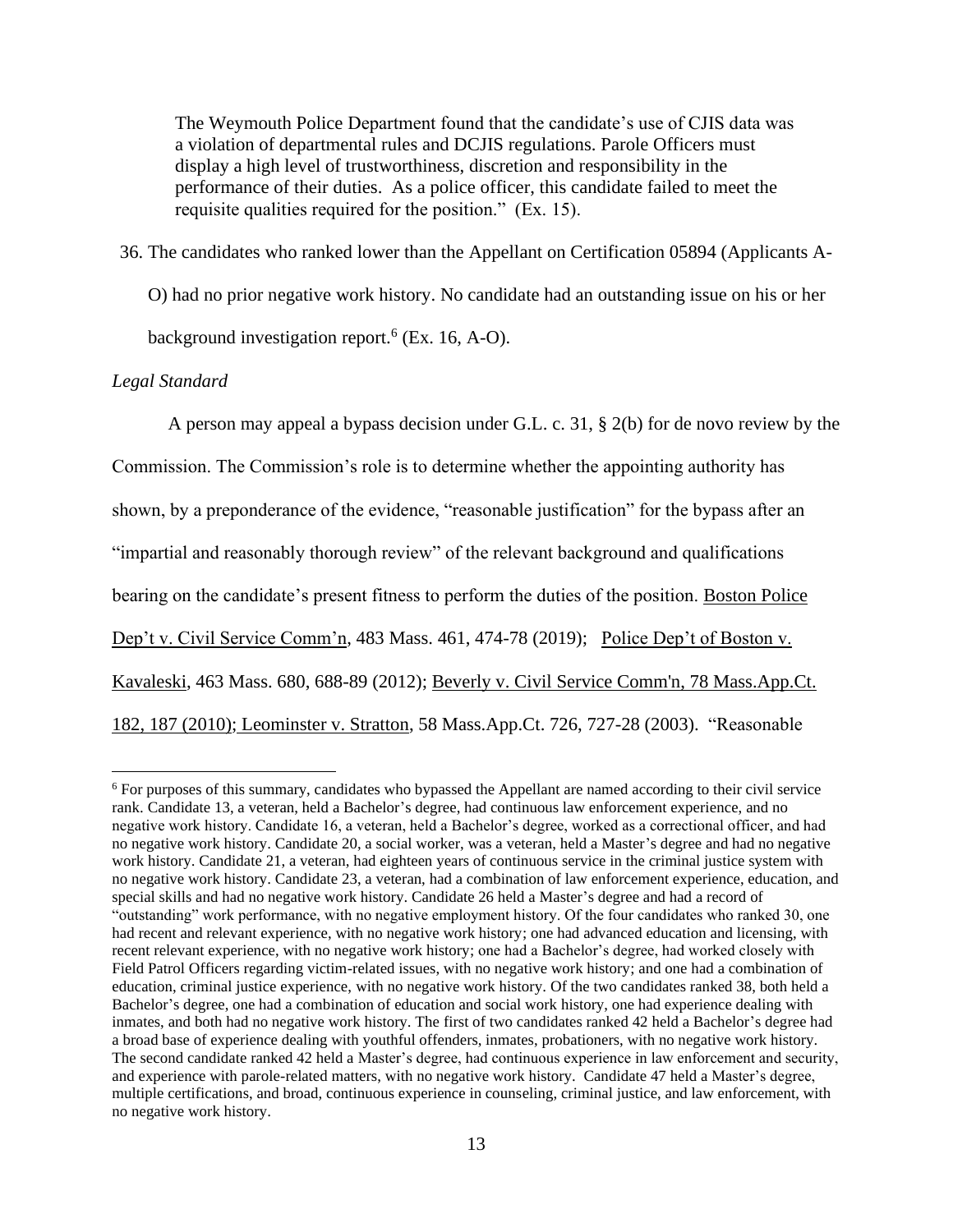justification . . . means 'done upon adequate reasons sufficiently supported by credible evidence, when weighed by an unprejudiced mind, guided by common sense and by correct rules of law.' " Brackett v. Civil Service Comm'n, 447 Mass. 233, 243 (2006); Commissioners of Civil Service v. Municipal Ct., 359 Mass. 211, 214 (1971) and cases cited. *See also* Mayor of Revere v. Civil Service Comm'n, 31 Mass.App.Ct. 315, 321 (1991)(bypass reasons "more probably than not sound and sufficient" and upon "failure of proof by the [appointing authority], the commission has the power to reverse the [bypass] decision."). The governing statute, G.L. c. 31, § 2(b) gives the Commission's de novo review "broad scope to evaluate the legal basis of the appointing authority's action" and it is not necessary that the Commission find that the appointing authority acted "arbitrarily and capriciously." City of Cambridge v. Civil Service Comm'n, 43 Mass.App.Ct. 300, 303-305, *rev.den*., 428 Mass. 1102 (1997). The commission ". . . cannot substitute its judgment about a valid exercise of discretion based on merit or policy considerations by an appointing authority"; however, when there are *"*overtones of political control or objectives unrelated to merit standards or neutrally applied public policy, then the occasion is appropriate for intervention by the commission.". Id. *See also* Town of Brookline v. Alston, 487 Mass. 278 (2021)(analyzing broad scope of the Commission's jurisdiction to enforce basic merit principles under civil service law). That said, "[i]t is not for the Commission to assume the role of super appointing agency, and to revise those employment determinations with which the Commission may disagree." Town of Burlington v. McCarthy, 60 Mass.App.Ct. 914, 915 (2004).

Within this framework, disputed facts regarding alleged prior misconduct of an applicant must be considered under the "preponderance of the evidence" standard of review as set forth in Boston Police Dep't v. Civil Service Comm'n, 483 Mass. 461 (2019), as noted above, in which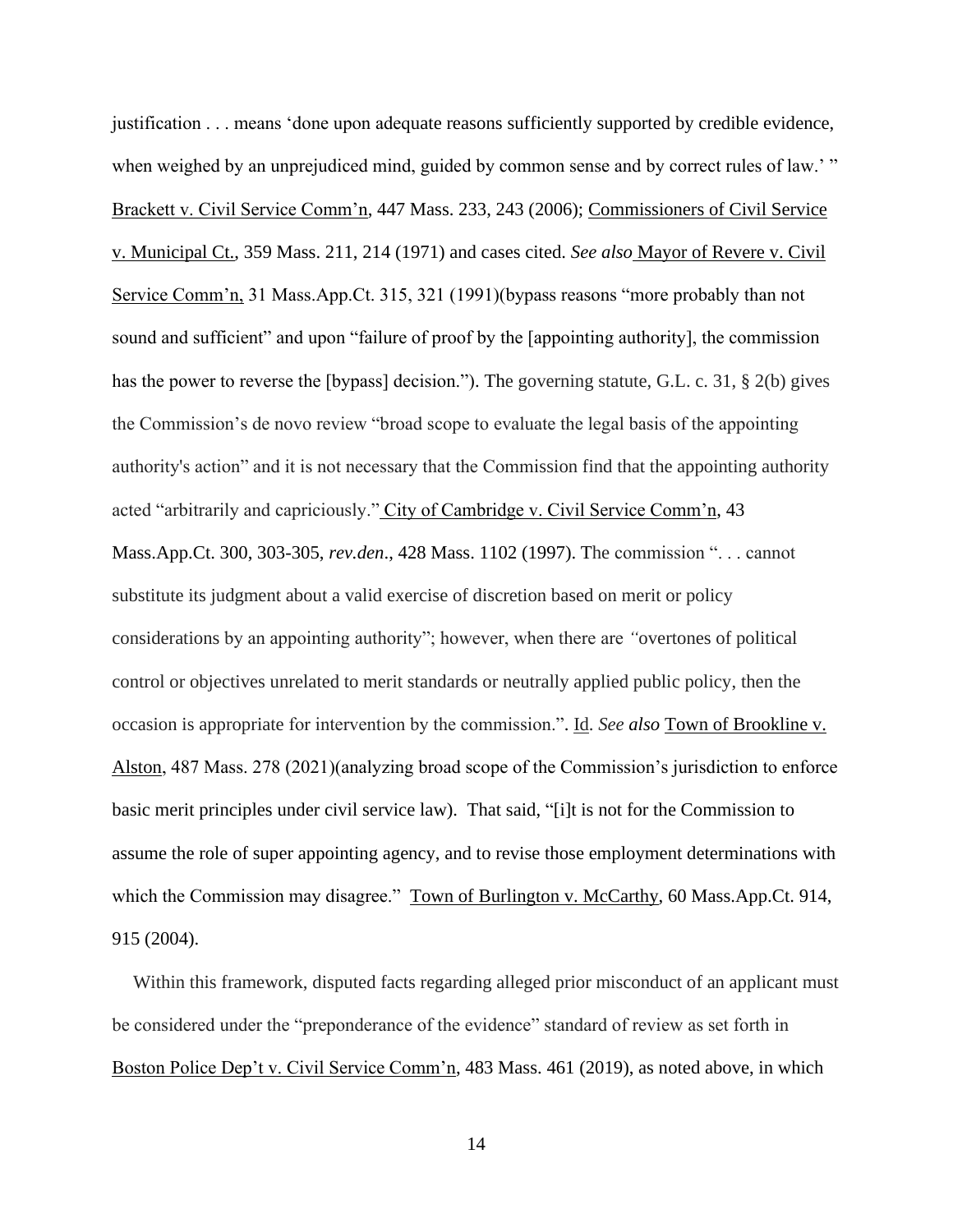case the SJC upheld the Commission's decision to overturn the bypass of a police candidate, expressly rejecting the lower standard espoused by the police department. Id. at 478-79. *Analysis*

The Parole Board has shown by a preponderance of the evidence that there was reasonable justification to bypass the Appellant. The MPB conducted two interviews with the Appellant.

The Parole Board determined that the Appellant did not possess the high level of trustworthiness, discretion and responsibility in the performance of duties required of FPO A/B's. The Appellant's non-consideration letter cites to the Norfolk District Attorney's decision that the candidate would no longer be suitable to testify in criminal matters; WPD's investigation of the Appellant's Facebook messages with Ms. A including inappropriate communications about the ADA as well as inappropriate referrals to Ms. A. as a potential social partner through Match.com; and WPD's finding that the Appellant's use of CJIS data for this purpose was a violation of departmental rules and DCJIS regulations. The Appellant disputes the facts underlying these three reasons for bypass.

The Appellant argues that he did not intend to influence Ms. A's trial in 2016 and that he did not use his position as a police officer to gain favor with Ms. A. When he had asked her out on a date in 2014, he accepted her denial and spoke to her through Facebook messaging in 2016 to be "cordial."

Regardless of the Appellant's intentions, the appearance of impropriety regarding Ms. A's alleged criminal conduct is incontrovertible. The Appellant contacted Ms. A to explain he did not know he had reported her erratic driving, telling her that he would "do anything" for his aunt and his aunt's friends. The Appellant knew Ms. A was a criminal defendant in a trial yet the Appellant discussed the trial with her, explaining that he would "push" the ADA to allow him to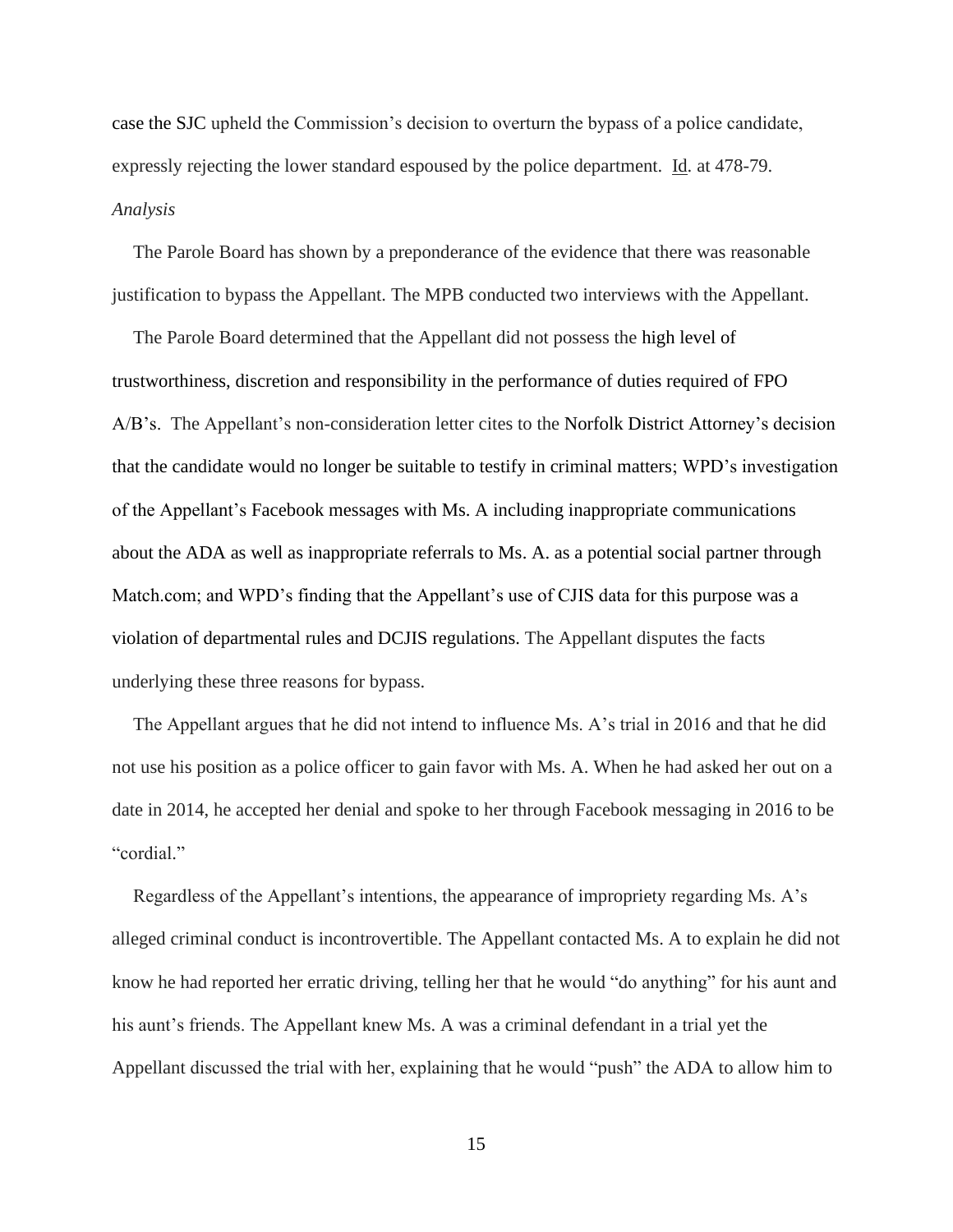not testify. He told Ms. His preference to not testify multiple times. He told Ms. A to "not tell anyone" about their conversation. These conversations show the Appellant was trying to ingratiate himself with Ms. A through his position as a police officer. These improper statements by a police officer to a criminal defendant *during the criminal proceedings* caused the D.A.'s office to cease prosecution. Put another way, the D.A. was unable to charge Ms. A with operating under the influence solely because of the Appellant's communications with Ms. A. That the Norfolk District Attorney's Office decided to categorically exclude the Appellant from testifying in any further cases because of these messages, and that the Parole Board independently viewed the messages to see whether that office's determination was grounded in fact are justifiable reasons for the Parole Board to exclude the Appellant from consideration.

Other messages to Ms. A also provide reasonable justification for bypassing the Appellant because, as Mr. Keefe testified, the messages demonstrate the Appellant's lack of maintaining professional boundaries with a person within the criminal justice system. For instance, Mr. Keefe noted that the Appellant told Ms. A, "I'm here for you as a friend." He called her "hun" and provided his cell phone number if Ms. A "need[ed] anything." He also stated, "You're a good person and I'm not talking to you as a cop" and that she is "a beautiful person inside and out." The Appellant had initiated conversations with Ms. A, even reaching out to her after a period of no contact to let her know that she had "popped up" on a dating website. Mr. Keefe found these communications, in addition to a "Facebook friend" request, to be troubling for their assumed familiarity with Ms. A, and are even more troubling because they were written while Ms. A was a criminal defendant and the Appellant was a material witness in her case.

The Appellant did not limit his online conversations about Ms. A's arrest to Ms. A. He also wrote to his aunt, who worked with Ms. A, to tell her that Ms. A had been arrested and to ask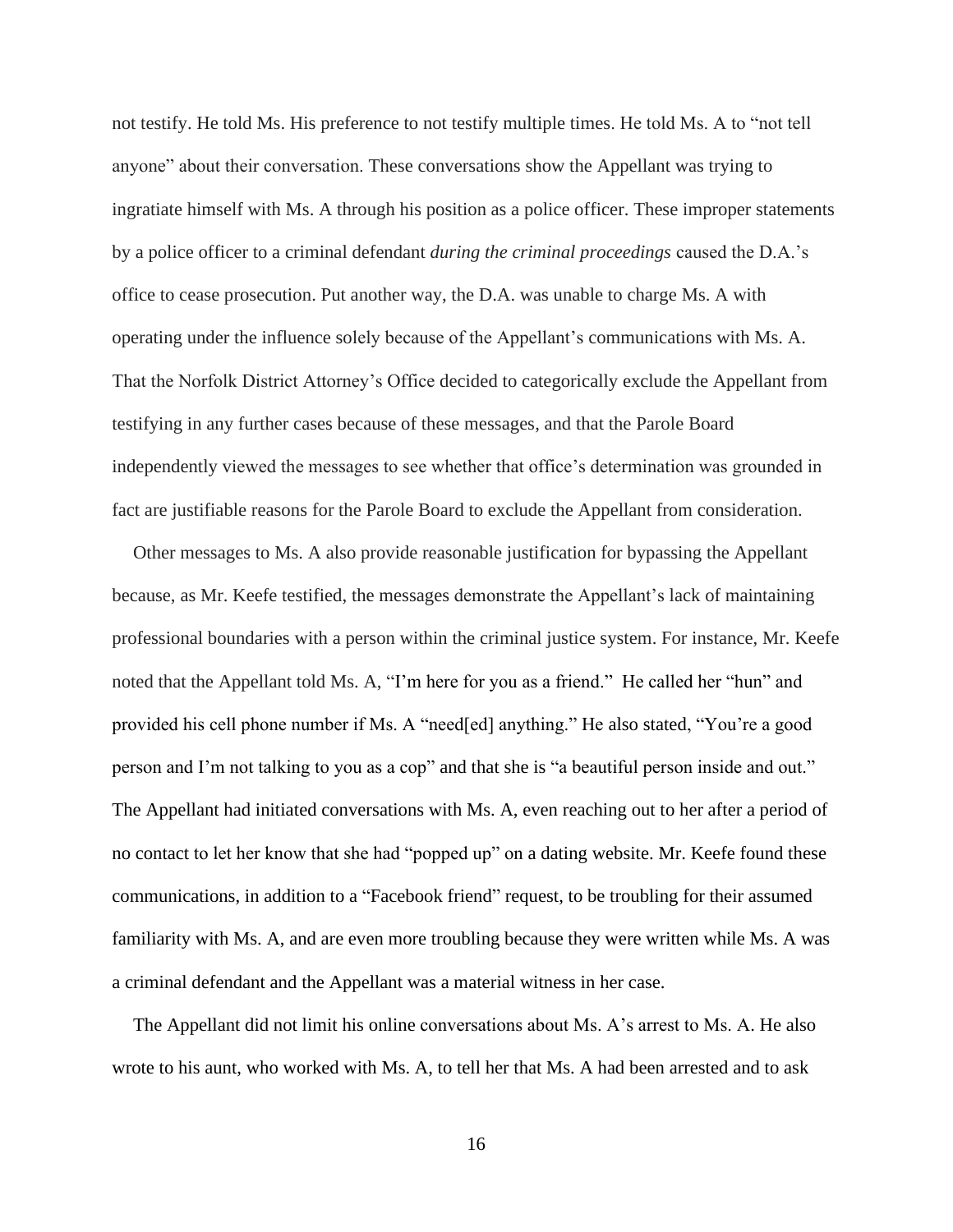how Ms. A was doing. He was privy to this knowledge solely because of his position as a police officer and shared that information with the defendant's work colleague. He did this in such a way as to appear to gain information about Ms. A's well-being. Even if the Appellant later told his aunt that he could not discuss the case, his initial contact with his aunt to discuss Ms. A gives the appearance that the Appellant attempted to remain in contact with Ms. A through his aunt, who worked with her and would know "how she was doing."

The Parole Board found that the Appellant's use of the CJIS system that occurred in 2014, while the Appellant worked for WPD, was also a reason to bypass the Appellant. The parties stipulated that officers may randomly check license plates for criminal justice purposes.<sup>7</sup> The act of finding Ms. A's registration information during a random search, however, is not the problem here. The information from CJIS may only be used for express reasons, none of which include contacting the driver and informing her he ran her plate in a location near her apartment.<sup>8</sup> In 2014, the Appellant messaged Ms. A to tell her he "ran her plates," that he was a police officer, and in the same discussion asked her to go on a date with him. In those messages, he appeared to have flaunted his position and used information he gained from being a police officer to have an excuse to contact Ms. A and ask her on a date. It may be that seeing her registration while engaging in legal, criminal justice employment duties was unrelated to the Appellant's contact with Ms. A, as the Appellant argues, but when Ms. An asked how the Appellant knew he had seen her drive by, he told her he was a police officer and had accessed her information while at work. Mr. Keefe's determination that the Appellant showed a lack of judgment in using CJIS this

<sup>7</sup> Random inquiries to the DMV are permissible. Comm. v. Starr, 55 Mass. App. Ct. 590, 594 (2002) ("policeinstigated search of registration data does not implicate a privacy right.").

<sup>8</sup> The CJIS shall only be accessed for authorized criminal justice purposes, including: (a) criminal investigations, including motor vehicle and driver's checks; (b) criminal justice employment; (c) arrests or custodial purposes; (d) civilian employment or licensing purposes as authorized by law and approved by the FBI; and (e) research conducted by the [criminal justice agency]. 803 CMR 7.09 (2).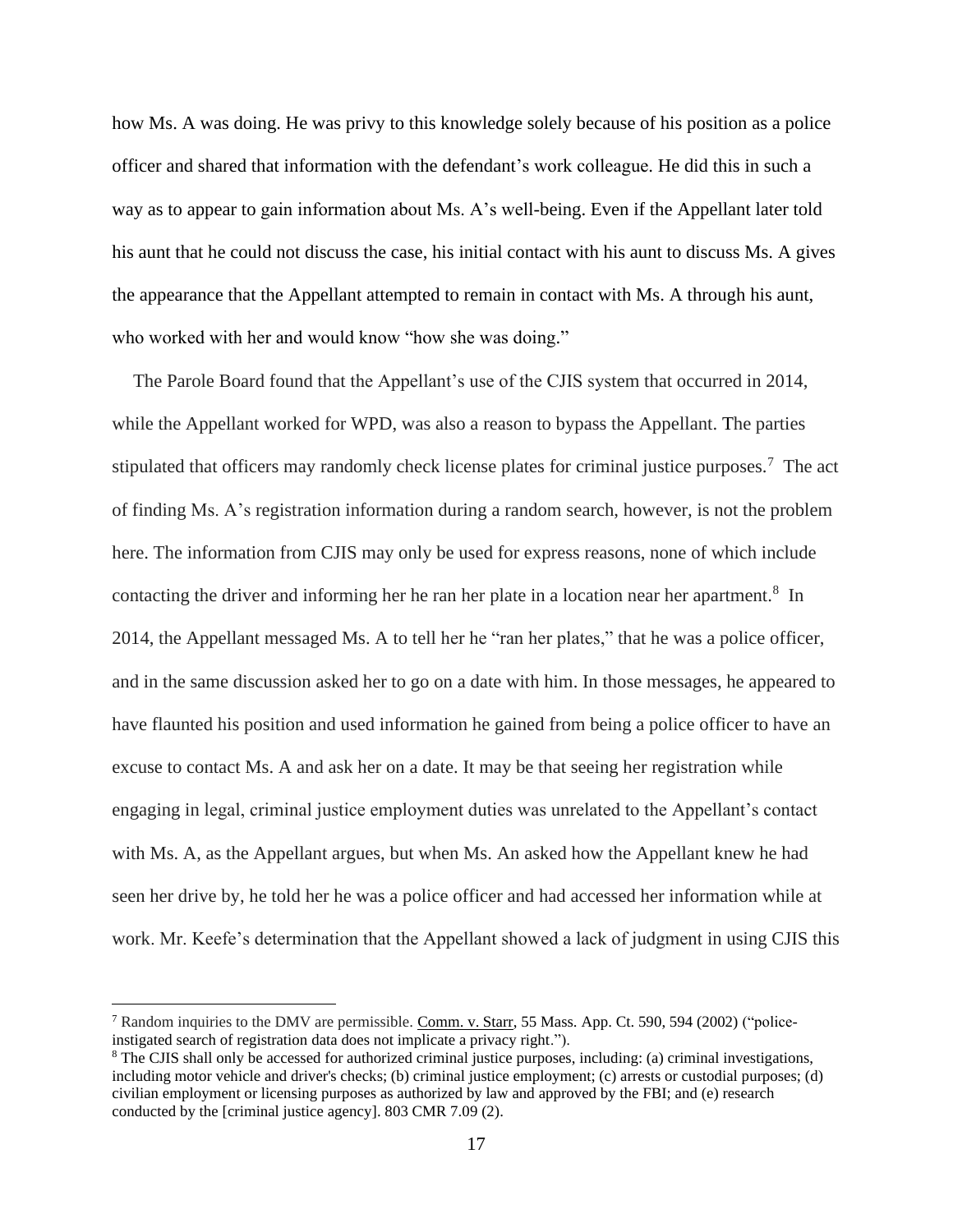way is reasonable justification to have bypassed the Appellant, particularly when all of the Appellant's messaging history with Ms. A is viewed in its entirety.

When Mr. Keefe questioned the circumstances of the Appellant's resignation from the WPD, he provided the Appellant the opportunity to explain the situation. After the Appellant provided Facebook messages underlying WPD's allegations against him, Mr. Keefe carefully reviewed those. The partial messages that Mr. Keefe saw, in addition to the ones included in Ex. 9A, were enough to cause significant concern about the Appellant's ability to separate his personal and professional lives. This "red flag" was enough to outweigh the Appellant's positive attributes.

The Parole Board has articulated specific, rational reasons supporting their conclusion, after a thorough and impartial hiring process, that the Appellant's work history had negative aspects that overwhelmed his positive attributes. The Parole Board has shown by a preponderance of evidence that there was reasonable justification for bypassing the Appellant.

## *Conclusion*

For all of the above reasons, the Appellant's appeal under Docket No. G1-19-095 is hereby ordered *denied*.

Civil Service Commission

*/s/ Cynthia A. Ittleman* Cynthia A. Ittleman Commissioner

By a vote of the Civil Service Commission (Bowman, Chair; Camuso, Ittleman, Tivnan, and Stein, Commissioners) on June 3, 2021.

Either party may file a motion for reconsideration within ten days of the receipt of this Commission order or decision. Under the pertinent provisions of the Code of Mass. Regulations, 801 CMR 1.01(7)(l), the motion must identify a clerical or mechanical error in this order or decision or a significant factor the Agency or the Presiding Officer may have overlooked in deciding the case. A motion for reconsideration does not toll the statutorily prescribed thirty-day time limit for seeking judicial review of this Commission order or decision.